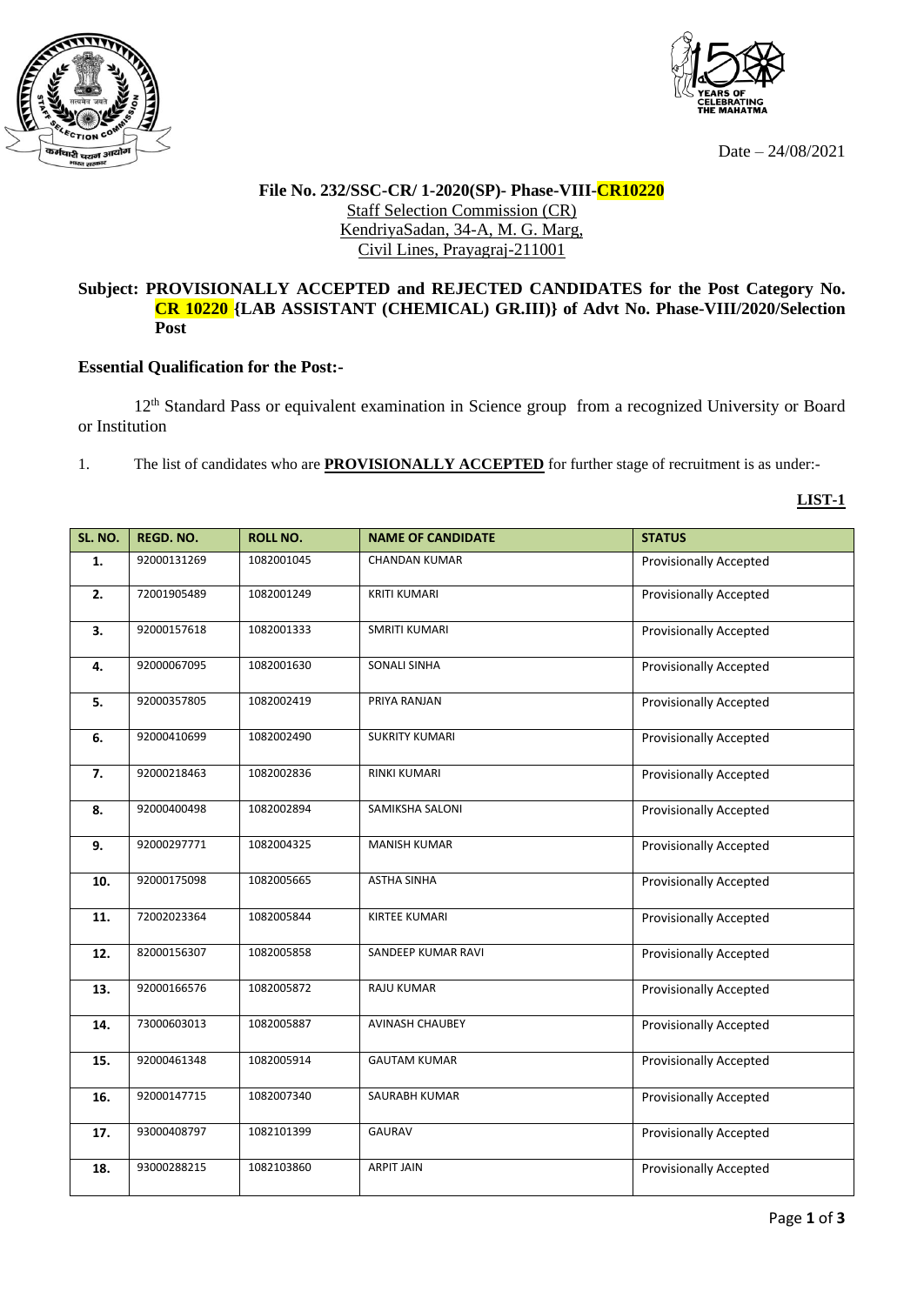| SL. NO. | REGD. NO.   | <b>ROLL NO.</b> | <b>NAME OF CANDIDATE</b> | <b>STATUS</b>                 |
|---------|-------------|-----------------|--------------------------|-------------------------------|
| 19.     | 93000397718 | 1082203584      | <b>GANESH MISHRA</b>     | <b>Provisionally Accepted</b> |
| 20.     | 93000438303 | 1082403336      | YASH SRIVASTAVA          | Provisionally Accepted        |
| 21.     | 30001133606 | 1082407229      | KIRTI                    | <b>Provisionally Accepted</b> |
| 22.     | 93000332471 | 1082500147      | RAJEEV SINGH YADAV       | <b>Provisionally Accepted</b> |
| 23.     | 30000126202 | 1082501086      | ALOK KUMAR SHUKLA        | <b>Provisionally Accepted</b> |
| 24.     | 93000111596 | 1082501975      | RAKHI MISHRA             | <b>Provisionally Accepted</b> |
| 25.     | 30000293649 | 1082507147      | PARMATMA CHAUDHARI       | <b>Provisionally Accepted</b> |
| 26.     | 93000436618 | 1082602521      | <b>AKSHAY MALIK</b>      | <b>Provisionally Accepted</b> |
| 27.     | 20000042592 | 1082800124      | VANDANA KUMARI           | <b>Provisionally Accepted</b> |
| 28.     | 92000258467 | 1082800812      | <b>KOUSHAL KUMAR ROY</b> | <b>Provisionally Accepted</b> |
| 29.     | 92000167894 | 1082800990      | <b>DILEEP KUMAR</b>      | <b>Provisionally Accepted</b> |
| 30.     | 82000045920 | 1082801130      | <b>MALVIKA</b>           | <b>Provisionally Accepted</b> |
| 31.     | 94000179399 | 2082008824      | POULAMI SARKAR           | <b>Provisionally Accepted</b> |
| 32.     | 74001572928 | 2082008946      | RAUNAK DATTA             | <b>Provisionally Accepted</b> |
| 33.     | 94000053815 | 2082009373      | AMIT KUMAR MANNA         | <b>Provisionally Accepted</b> |
| 34.     | 74001338099 | 2082010488      | DYUTIMALA DATTA          | <b>Provisionally Accepted</b> |
| 35.     | 84000194589 | 2082011578      | ARGHYA BHATTACHARYYA     | Provisionally Accepted        |
| 36.     | 74001782061 | 2082016843      | SUBHAM KANOO             | <b>Provisionally Accepted</b> |
| 37.     | 10000361535 | 3082004714      | <b>V.L VISHNUPRIYA</b>   | <b>Provisionally Accepted</b> |
| 38.     | 91000308597 | 3082004719      | <b>ASWINT AJITH</b>      | <b>Provisionally Accepted</b> |
| 39.     | 81000049213 | 3082008072      | <b>DEBASHISH NAIR</b>    | <b>Provisionally Accepted</b> |
| 40.     | 71000483585 | 3082008124      | <b>ATHUL</b>             | <b>Provisionally Accepted</b> |
| 41.     | 10000488942 | 3082008184      | RAMESH S NAIR            | <b>Provisionally Accepted</b> |
| 42.     | 10000307058 | 3082009232      | <b>MALINI A N</b>        | <b>Provisionally Accepted</b> |
| 43.     | 50001024882 | 4082300230      | DIKSHA SHUKLA            | <b>Provisionally Accepted</b> |
| 44.     | 83000081188 | 5082010484      | SHIVAM GARG              | Provisionally Accepted        |
| 45.     | 82000001359 | 5082011495      | RAKESH KUMAR TIWARI      | <b>Provisionally Accepted</b> |
| 46.     | 93000226569 | 5082012120      | PRIYANKA                 | <b>Provisionally Accepted</b> |
| 47.     | 95000714286 | 5082012310      | PALLAB BISWAS            | <b>Provisionally Accepted</b> |
| 48.     | 75000554386 | 5082019004      | ROHIT RAGHUVANSHI        | Provisionally Accepted        |
| 49.     | 85000217137 | 5082019512      | SAURAV GUPTA             | <b>Provisionally Accepted</b> |